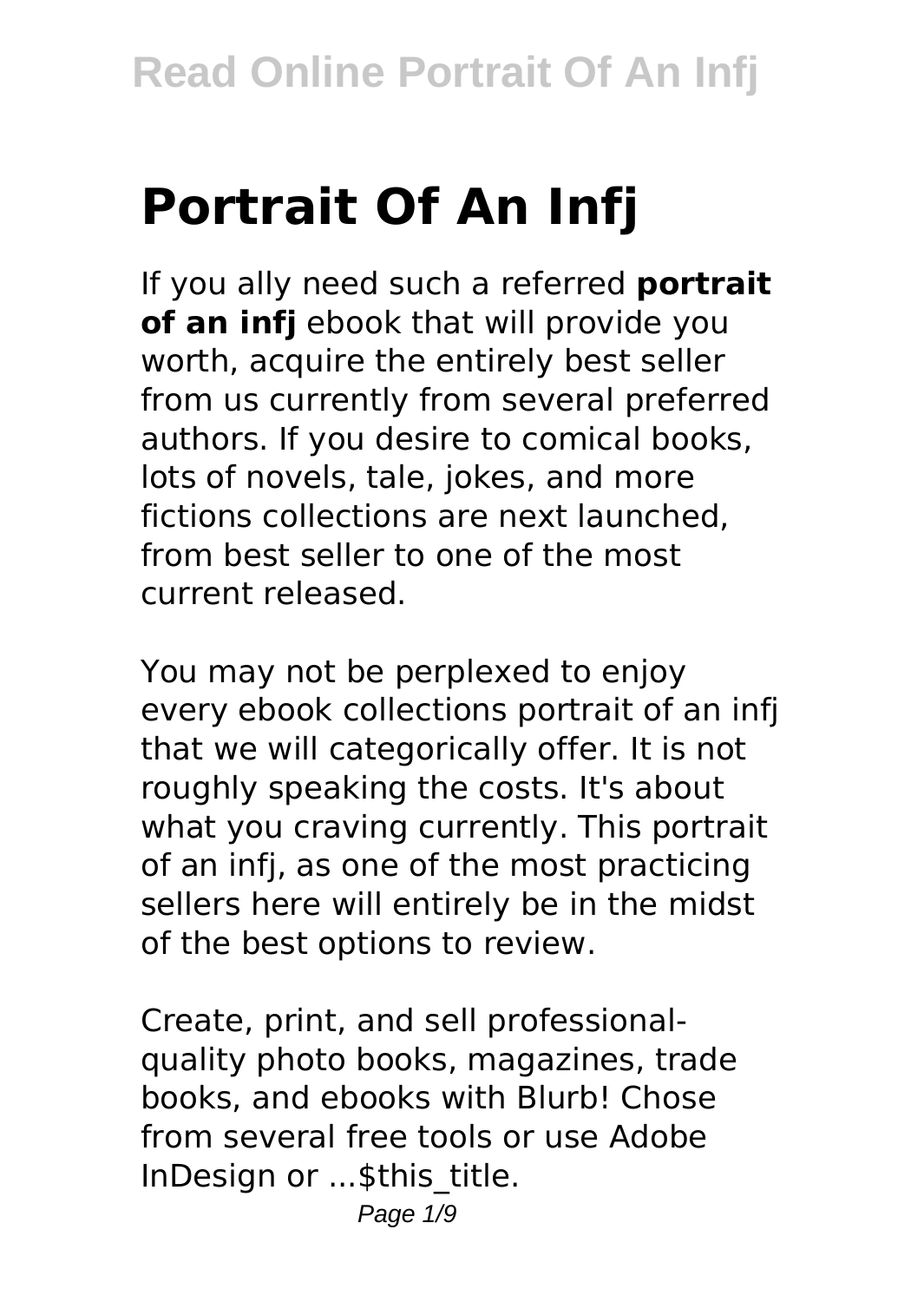# **Portrait Of An Infj**

Portrait of an INFJ - Introverted iNtuitive Feeling Judging (Introverted Intuition with Extraverted Feeling) The Protector. As an INFJ, your primary mode of living is focused internally, where you take things in primarily via intuition.

# **Portrait of an INFJ - The Personality Page**

Portrait of an INFJ – Introverted iNtuitive Feeling Judging (Introverted Intuition with Extraverted Feeling) The Protector As an INFJ, your primary mode of living is focused internally, where you take things in primarily via intuition.

# **Portrait of the INFJ | Bedenix**

Portrait of an INFJ Introverted iNtuitive Feeling Judging (Introverted Intuition with Extraverted Feeling) The Protector. As an INFJ, your primary mode of living is focused internally, where you take things in primarily via intuition. Your secondary mode is external, where you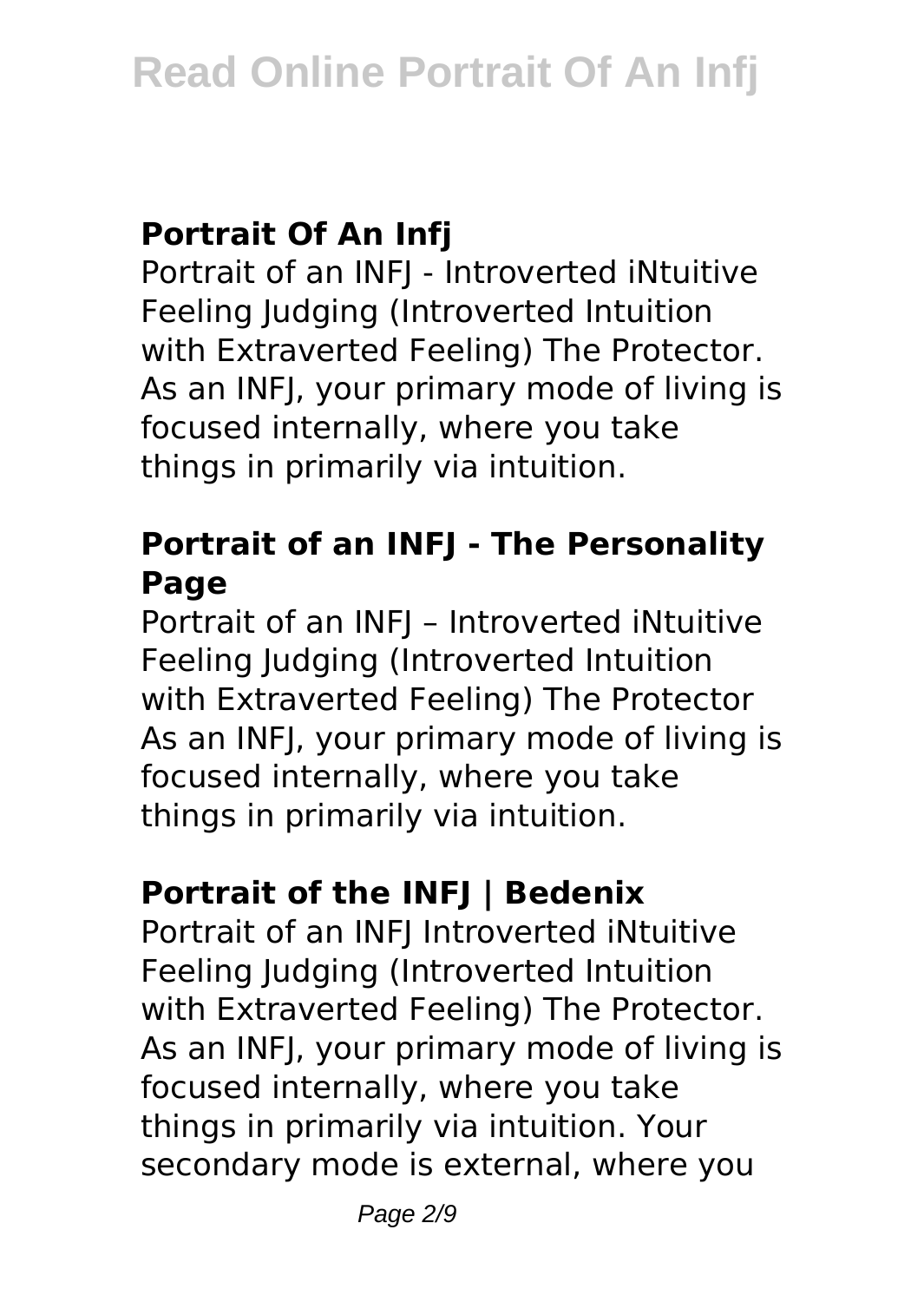deal with things according to how you feel about them, or how they fit ...

#### **Portrait of an INFJ Introverted iNtuitive Feeling Judging ...**

Portrait of an INFJ : Introverted iNtuitive  $-$  Feeling  $-$  Judging  $-$  J by Timothy Snow | Medium. I thought I was so weird, so strange…and now it all makes sense. People who have felt like ...

#### **Portrait of an INFJ : Introverted iNtuitive — Feeling ...**

Bates, Marilyn, and David Keirsey. Please Understand Me. 5th ed. N.p.: Gnosology Books Ltd., 1984. 170-188. Portrait of an INFJ: INFJs focus on possibilities; think in terms of values and come easily to decisions.The small number of this type (1 percent) is regrettable, since INFJs have an unusually strong drive to contribute to the welfare of others and genuinely enjoy helping their fellow men.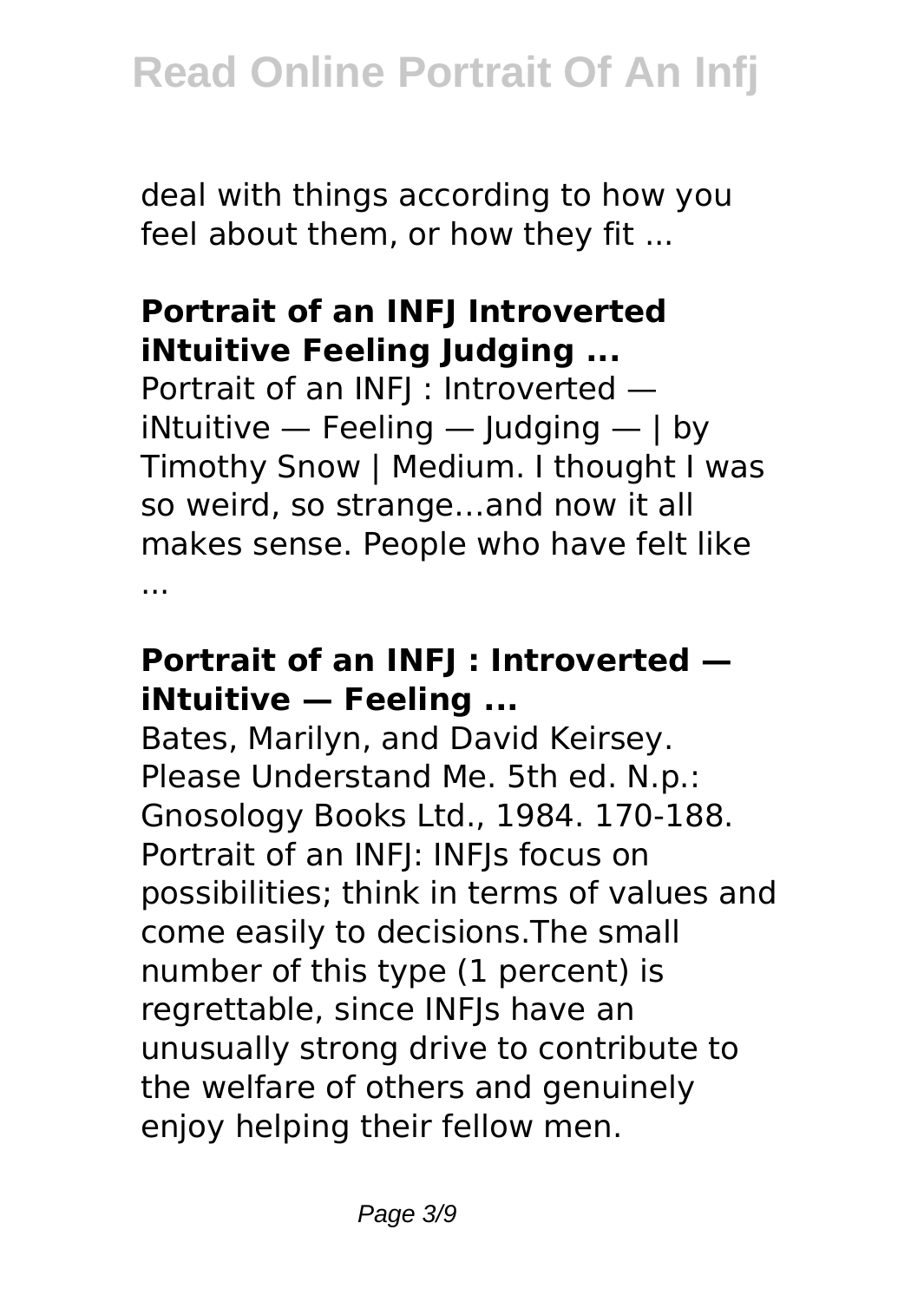# **Portrait of an INFJ:**

This concludes "What's it like to be an INFJ," A Self Portrait Personality Type Description. How well did this fit you? If it did not fit, try some other self-portrait descriptions. DO NOT COPY OR REPRODUCE the personality type description on this page without written permission from the authors.

# **What's It Like To Be An INFJ, A Self Portrait of INFJs**

Portrait of an INFJ. November 30, 2013 Kathiravanology Leave a comment. While reading up on the 16 different types of personalities (psychology has always been an interest factor), i came across a number of websites that puts you through a series of questions and determines one's personality ...

# **Portrait of an INFJ | A Vortex of Random Poems, Pictures ...**

INFJ is a natural nurturer; patient, devoted and protective. They make loving parents and usually have strong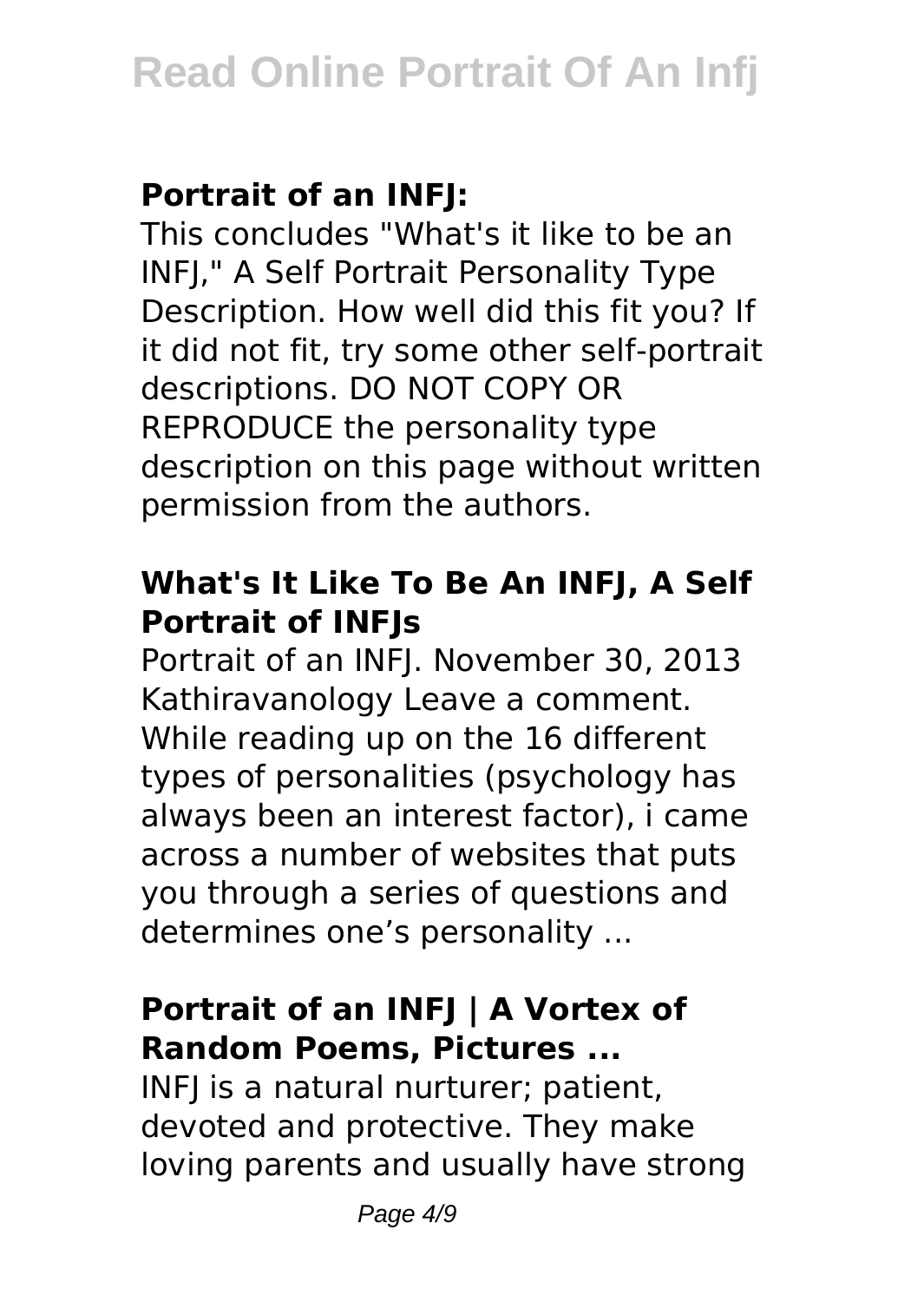bonds with their offspring. They have high expectations of their children, and push them to be the best that they can be. This can sometimes manifest itself in the INFJ being hard-nosed & stubborn.

# **Profile of the INFJ (Counselor / Protector)**

An Advocate (INFJ) is someone with the Introverted, Intuitive, Feeling, and Judging personality traits. They tend to approach life with deep thoughtfulness and imagination. Their inner vision, personal values, and a quiet, principled version of humanism guide them in all things.

# **Introduction | Advocate (INFJ) Personality | 16Personalities**

Portrait of an ENFJ - ExtravertediNtuitive Feeling Judging. (Extraverted Feeling with Introverted Intuition) The Giver. As an ENFJ, you're primary mode of living is focused externally, where you deal with things according to how you feel about them, or how they fitinto your personal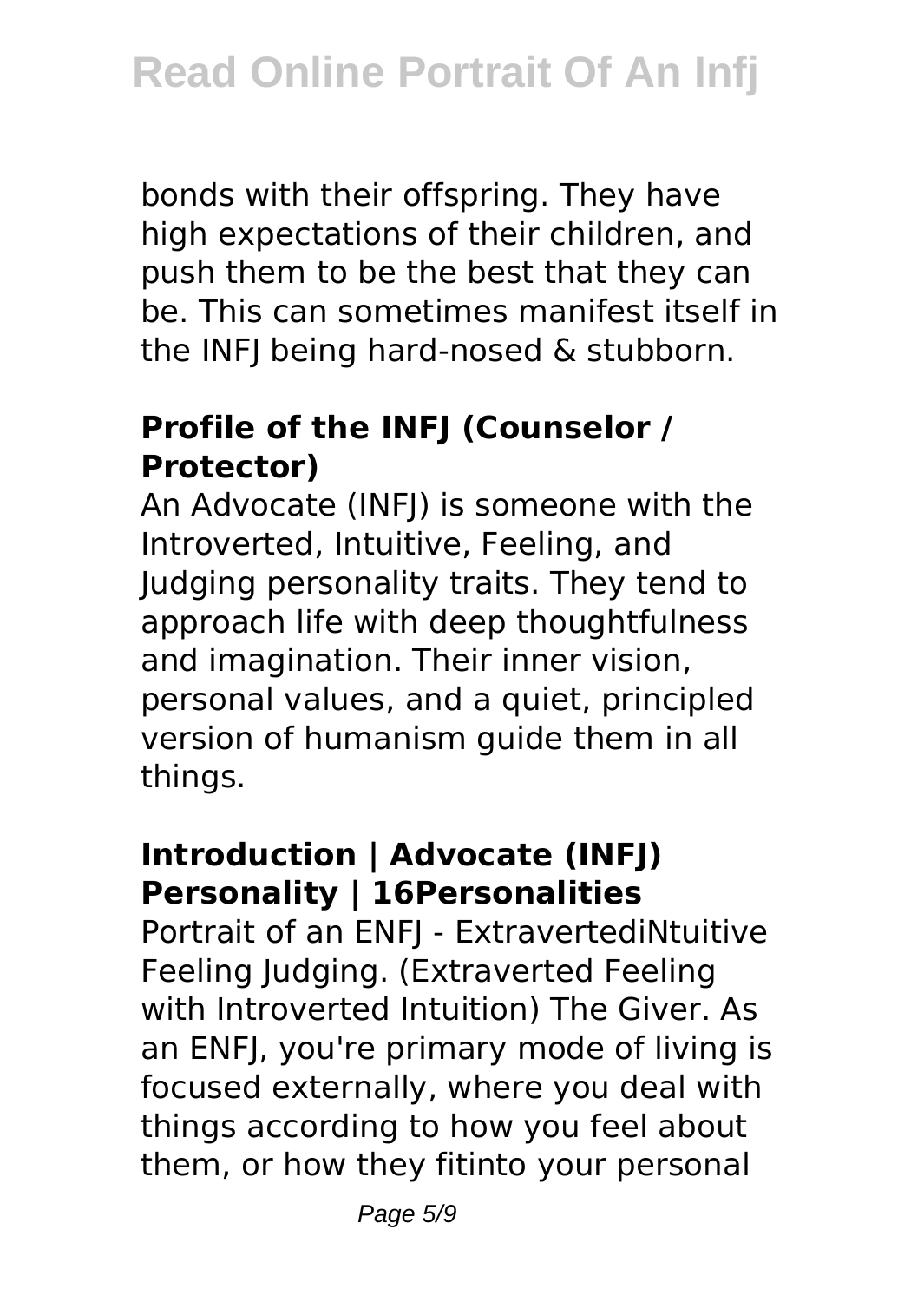value system. Your secondary mode is internal, whereyou take ...

# **Portrait of an ENFJ - The Personality Page**

Portrait of an INFJ (Author): INFJs focus on possibilities, think in terms of values and come easily to decisions. The small number of this type (1 percent) is regrettable, since INFJs have an unusually strong drive to contribute to the welfare of others and genuinely enjoy helping their fellow men. This type has great depth of personality ...

#### **Portrait of an INFJ - Derek Hendrikz**

INFJ (introverted, intuitive, feeling, and judging) is one of the 16 personality types identified by the Myers-Briggs Type Indicator (MBTI). Sometimes referred to as the "Advocate" or the "Idealist," people with INFJ personalities are creative, gentle, and caring. INFJs are usually reserved but highly sensitive to how others feel.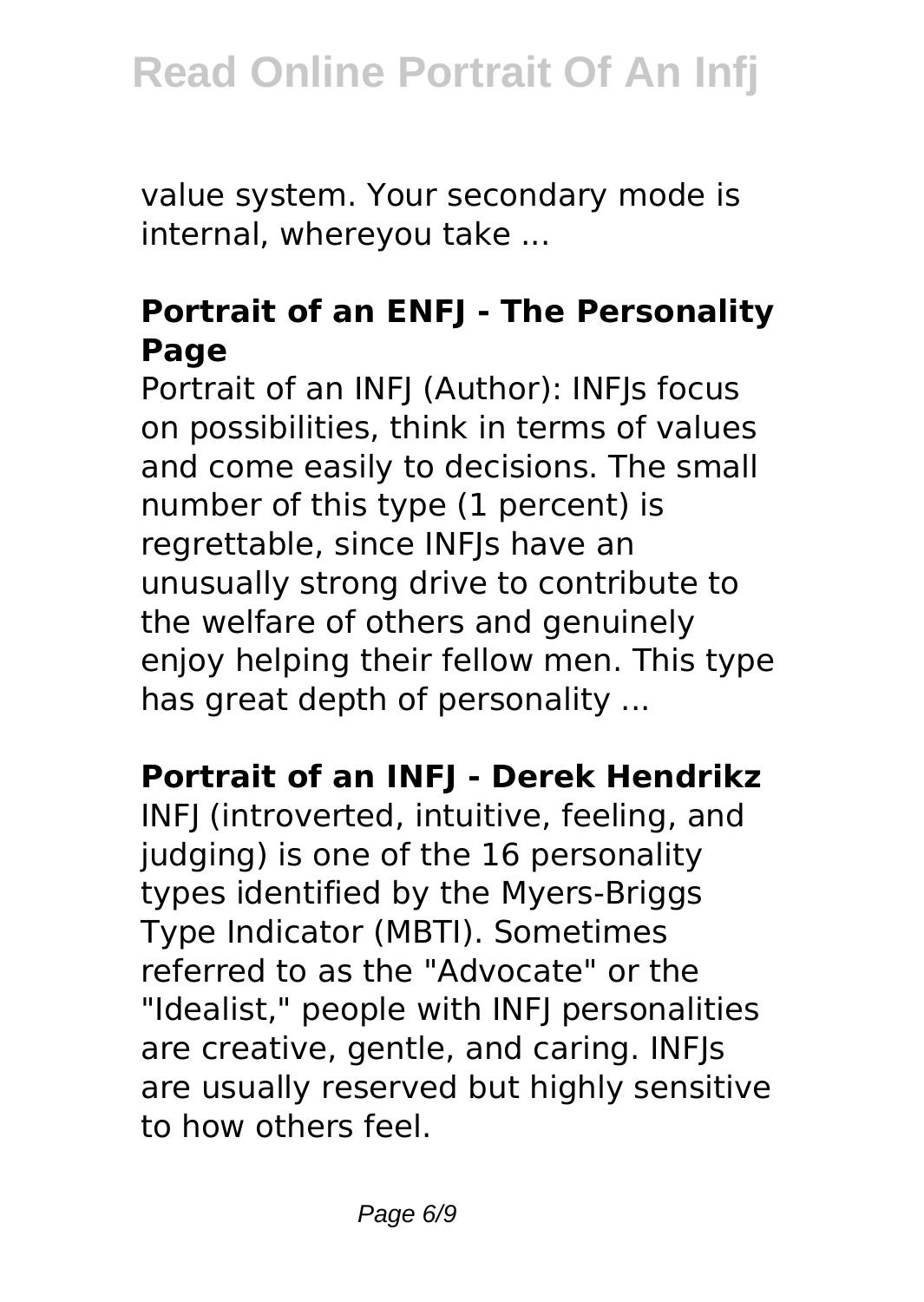### **INFJ Personality: Characteristics, Myths & Cognitive Functions**

INFJ's can intuit good and evil in others, although they seldom can tell how they came to know. Subsequent events tend to bear them out, however. INFJ's are usually good students, achievers who exhibit an unostentatious creativity. They take their work seriously and enjoy academic activity.

# **Portrait of an INFJ–and Info. About** The Types  $\Box \Box$  | Hope and ...

Portrait of an INFJ Sara MBTI. Loading... Unsubscribe from Sara MBTI? Cancel Unsubscribe. Working ... 15 Signs You're An INFJ - The World's Rarest Personality Type - Duration: 12:21.

# **Portrait of an INFJ**

Portrait of an INFJ: INFJs focus on possibilities, think in terms of values and come easily to decisions. The small number of this type (one percent) is regrettable, since INFJs have an unusually strong drive to contribute to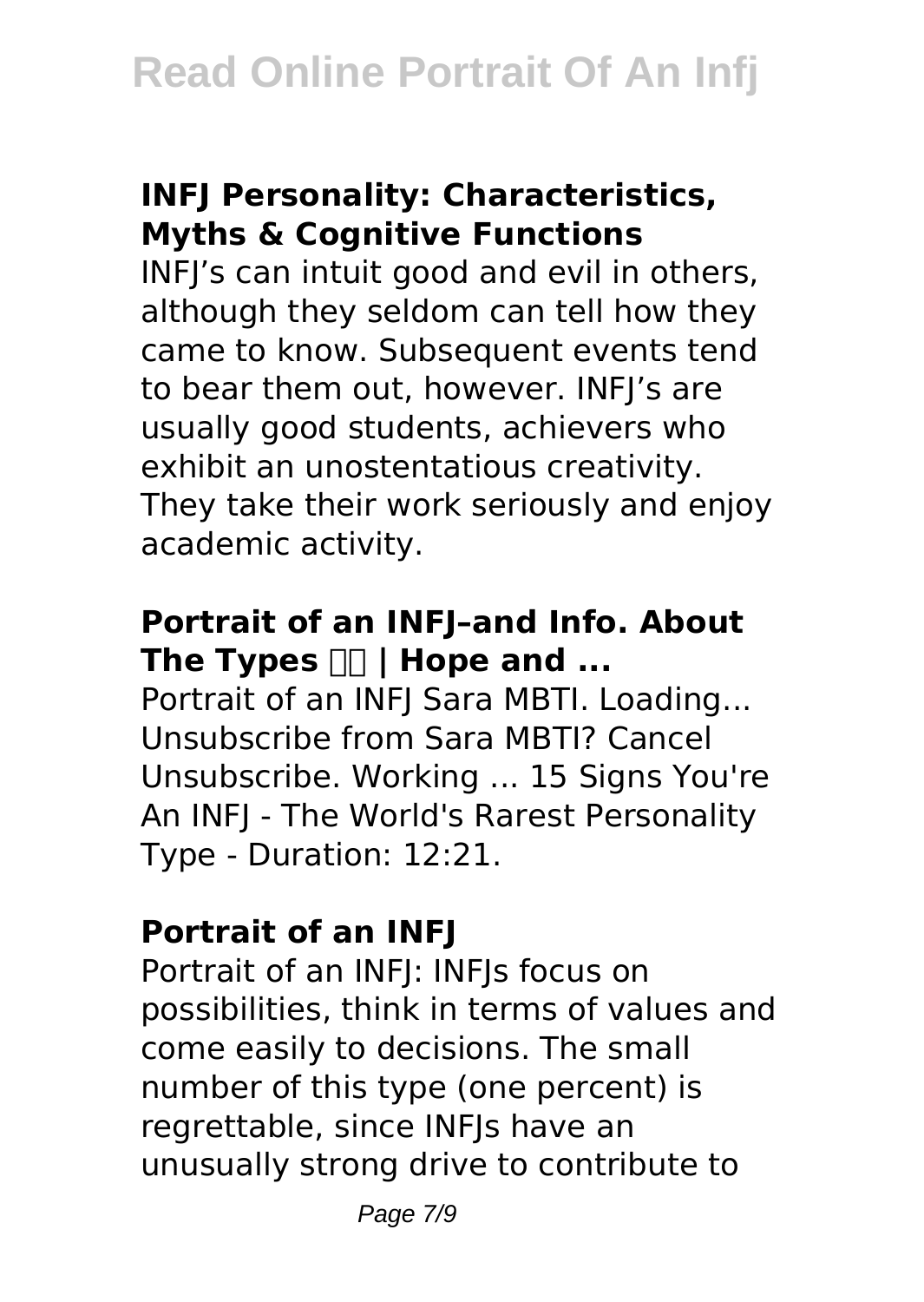the welfare of others and genuinely enjoy helping their fellow men. This type has great depth of personality; they

#### **Portrait of an INFJ - abundance**

A description of the INFJ personality on slides. I apologize some of the slides are not very visible.

#### **The Portrait of an INFJ (The Protector)**

Portrait of an ENFJ - Extraverted iNtuitive Feeling Judging (Extraverted Feeling with Introverted Intuition) The Giver. As an ENFJ, you're primary mode of living is focused externally, where you deal with things according to how you feel about them, or how they fit into your personal value system. Your secondary mode is internal, where you take ...

Copyright code: [d41d8cd98f00b204e9800998ecf8427e.](/sitemap.xml)